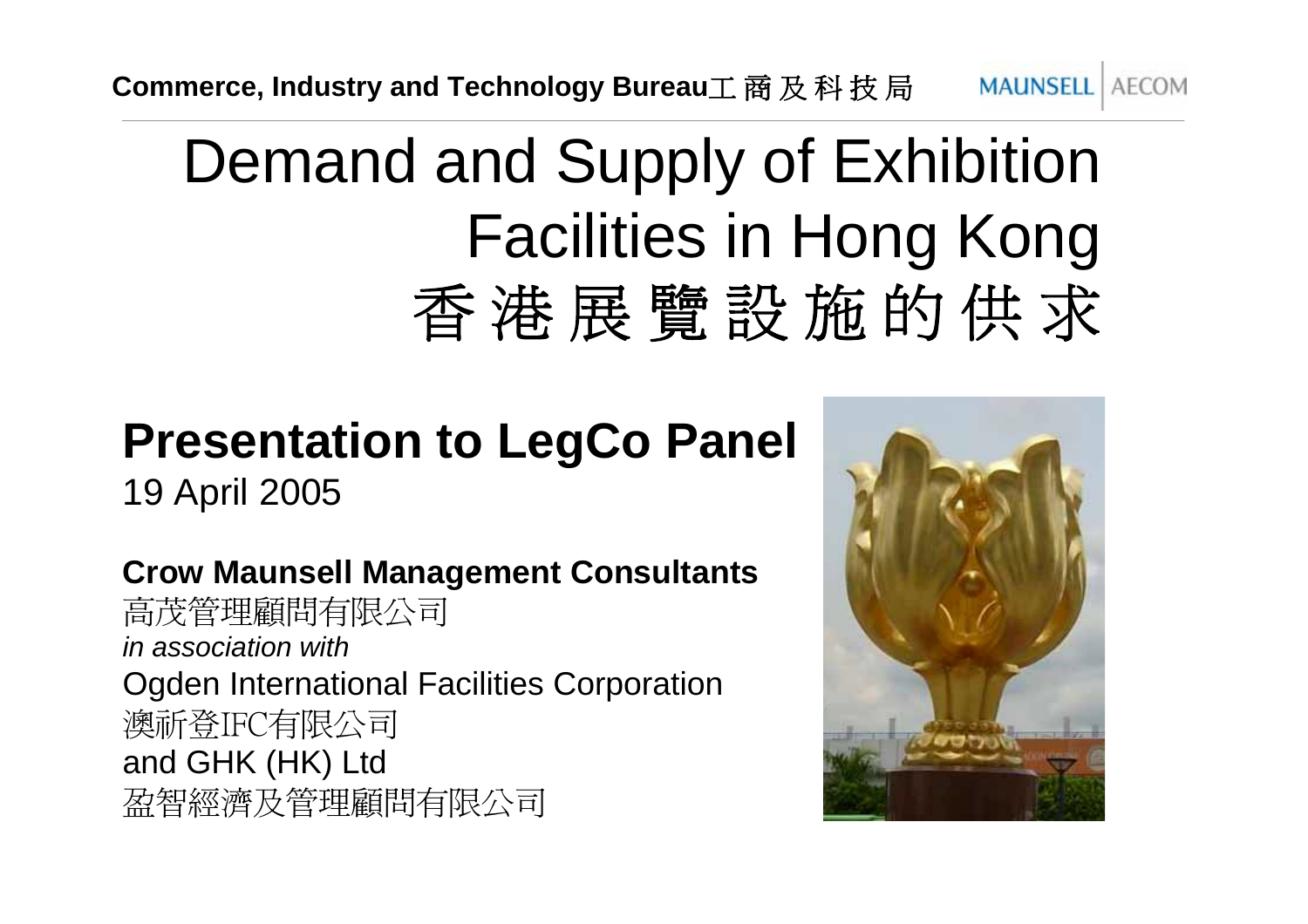

#### **Study Objective:** 研究的目的 **:**

- **EXTERGHE Assess unmet demand for exhibition space considering** the proposal by HKTDC to extend the Atrium Link of the HKCEC with a 5 to 10 Year Outlook.
- 評估在未來五至十年展覽設施會否出現供不應求的情 評估在未來五至十年展覽設施會否出現供不應求的情<br>況,以考慮貿發局《擴建會展中心中庭通道的建議》 。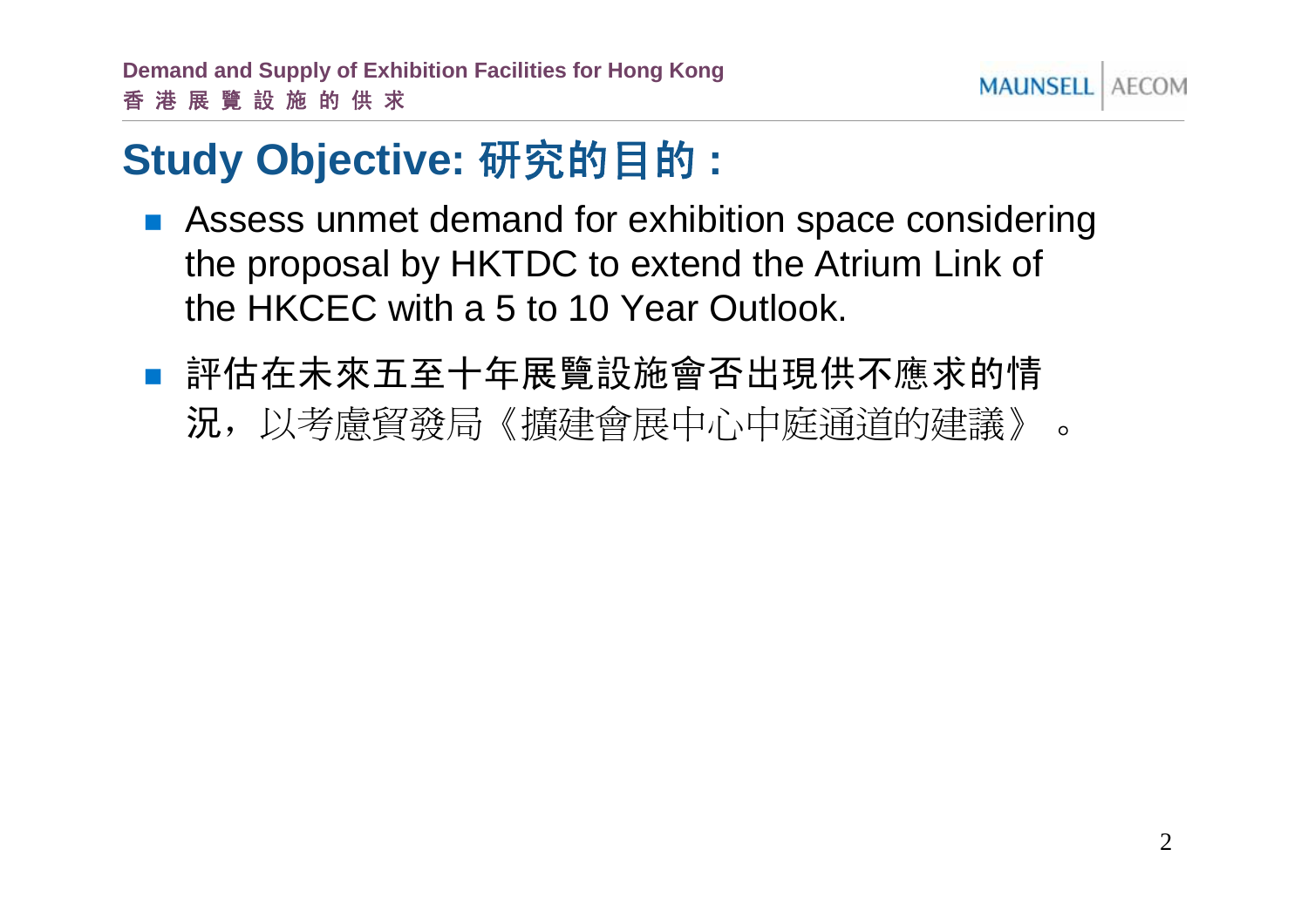#### **MAUNSEL**

### **Study Assessed:** 是項研究評估的範圍 **:**

- ! International trends國際性的趨向
	- Supply of facilities in Hong Kong and the region;香港 及亞太區的展覽設施的整體供應情況;
	- Demand from existing and new events;現有活動和可 能會舉辦的新活動對這些展覽設施的整體需求;
	- Likelihood to lose or not secure events; 現有活動改為 在香港以外地方舉行或香港無法吸引新活動來港舉行 的可能性。

■ Project related issues 項目相關的問題

- Demand and supply of exhibition facilities; and展覽設 的供求情況;<sup>及</sup> 施的供求情況;及
- Economic implications in proceeding and in not proceeding. 對香港經濟的影響。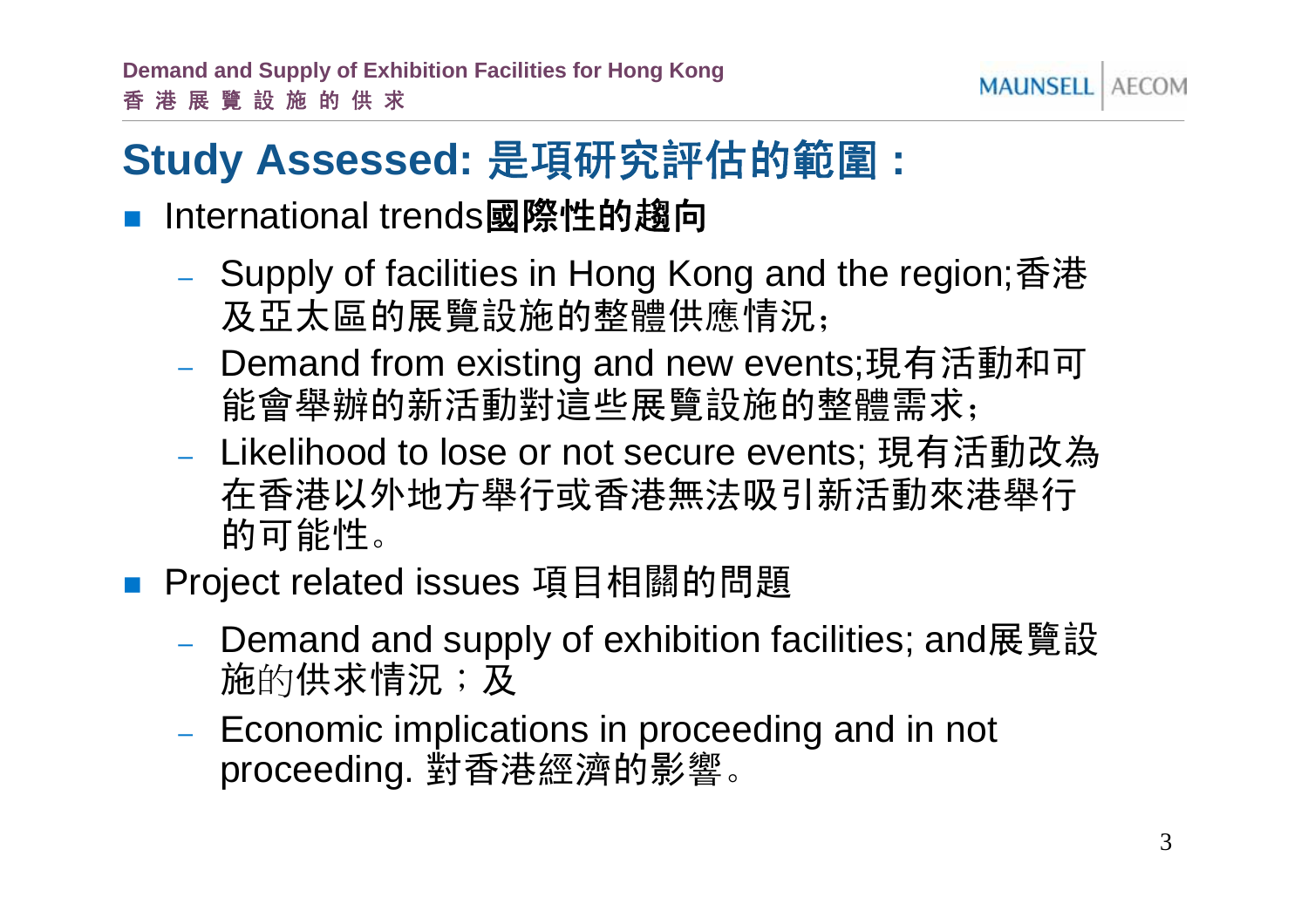#### **MAUNSEL AFCOM**

#### **HKCEC** 香港會議展覽中心**(**會展中心**)**

! Current rentable space: 64,000 sq.m.; 現時可出租面積:64,000 平方米

- 2002 2003 2004 ! Trade exhibition usage (sq.m.) : 672,000 642,000 895,000 商貿展覽 (平方米) **.** Trade exhibition events (nos.):  $\overline{56}$  64 79
- 商貿展覽 (次數)
- ! **Acceptance of location by international BUYERS drives the success.**

國際買家對地點的接納將決定展覽會是否成功。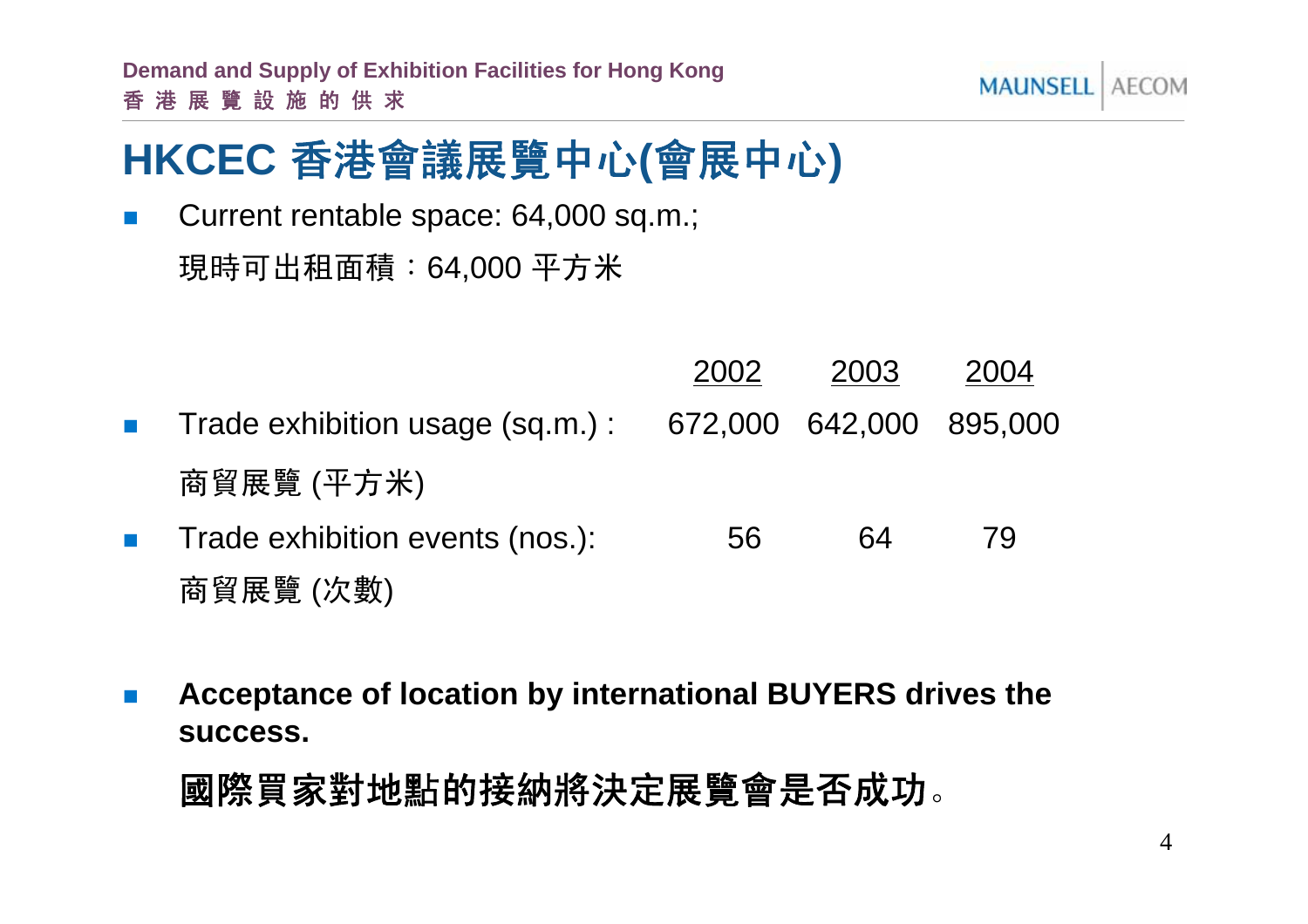# **HKCEC Occupancy會展中心的出租率**<br> **HKCEC Occupancy會展中心的出租率**

#### **All Exhibition Halls 1998 to 2004 (excluding 2003)** 於**1998**年至**2004**年的所有展覽館(**2003**年除外)



Source: Statistics provided by HKCEC (Management) Ltd 資料來源:香港會議展覽中心(管理)有限公司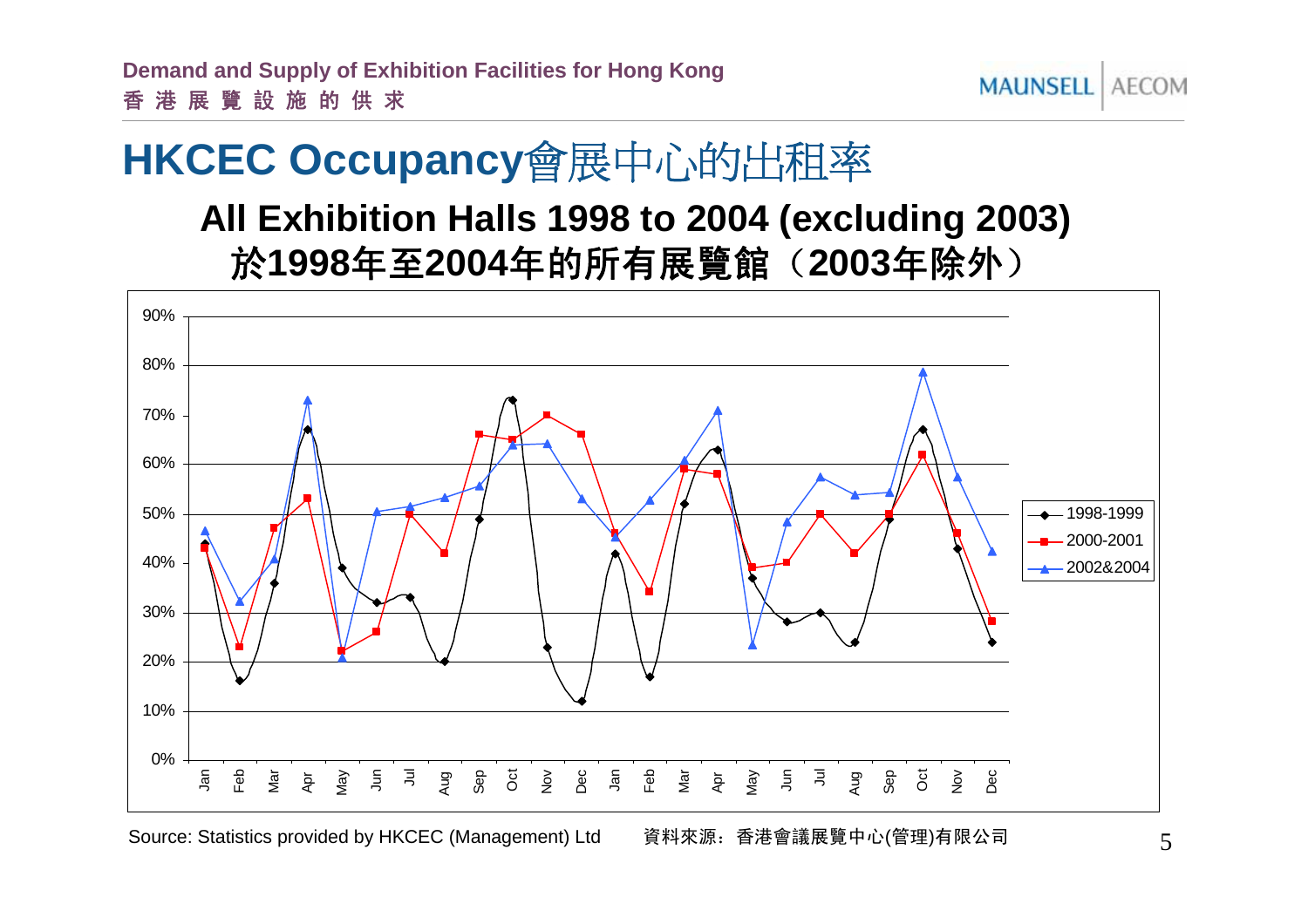#### **Major Exhibition Users in 2004** <mark>Major Exhibition Users ir</mark><br>2004年的大型參展商 2004年的大型參展商

- TDC: 貿發局:
- –<sup>-</sup>DC: 貿發局:<br>- 16 Events – 526,000 sq.m.; 16項活動 – 526,000平方<br> 米; – 10 Lvonto 1020,000 5q.m., 10⊊<br>米;<br>Other Majors: 其他主要參展商
- 
- –)ther Majors: 其他主要參展商<br>-  12 Events – 310,000 sq.m.; 12項活動 – 310,000平方米 - 12 Events – 310<br>■ Others: 其他
- Others: 其他
- 0thers: 其他<br>- 8 Events 59,000 sq.m.; 8項活動 59,000平方米 - 8 Events - 59,000 sq.m.; 8項活動 - 59,000平方米<br>■ Non-availability of space/dates: 沒有適當的場地/日期
- Non-availability of space/dates: 沒有適當的場地/日期
	- –- Bookings for 27 Events refused; and<br>拒絕了27項預定的活動; 及
	- –5 largest events have extensive waiting lists. 最大型的5項活動仍然在長期輪候名單上。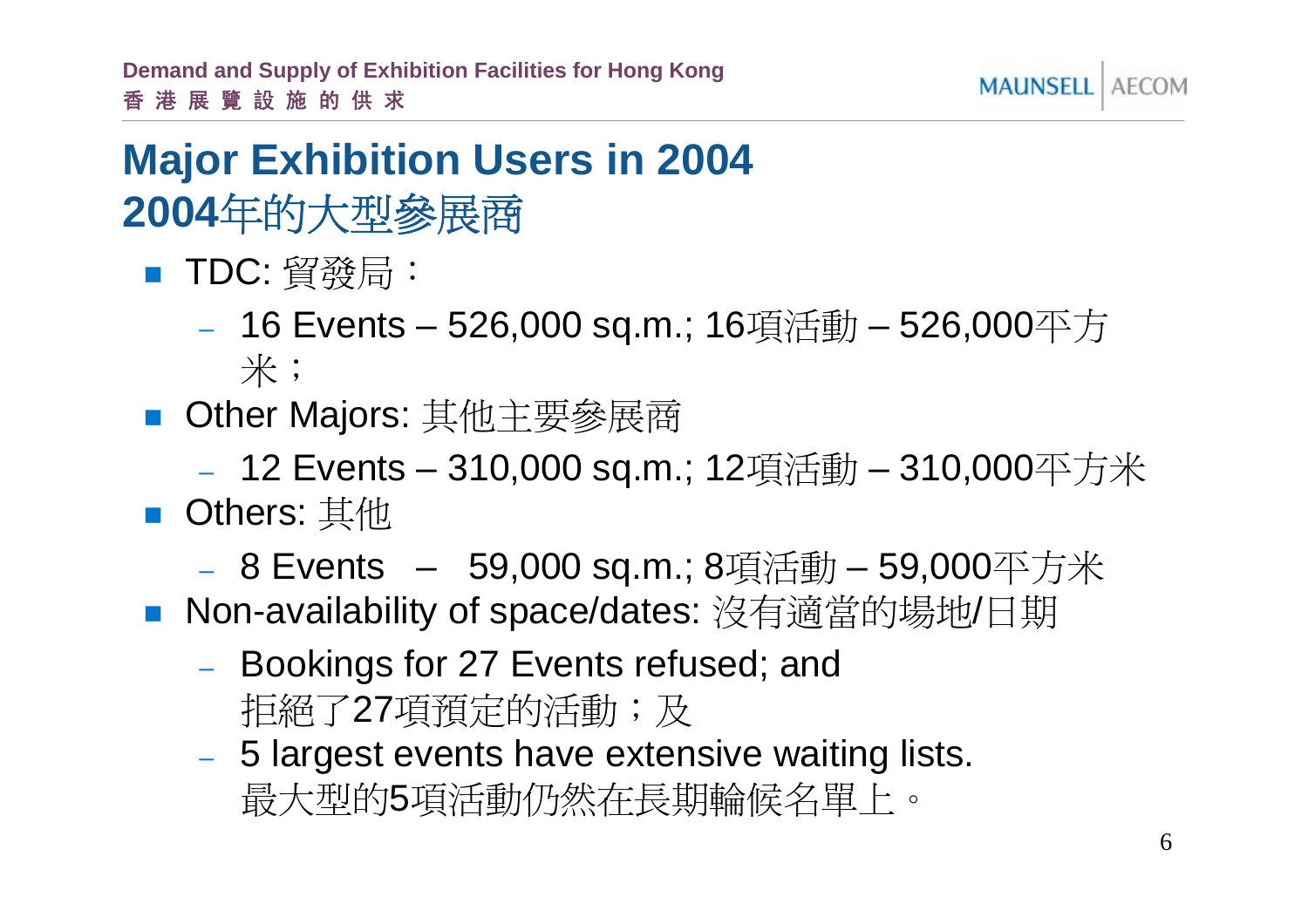### **HKCEC** 會展中心

!■ Dedicated exhibition space: 46,200 sq.m.;<br>專用的展覽面積: 46,200平方米;

■ 8 shows use all of this space;<br>8個展覽會已使用所有面積;

- $\blacksquare$  6 shows use 30,000 to 46,200 sq.m. (@ 5% growth p.a., will use 100% space); and <sup>6</sup>個展覽會已使用30,000 至46,200平方米 6個展覽會已使用30,000至46,200平方米<br>(如每年增長5%,預計100%的面積會被使用);及
- **Numerous shows of 20,000 to 30,000 sq.m.**

growing at 20-30% p.a.<br>多個使用20,000至30,000平方米的展覽會正以每年20至<br>2004. 增長 g.ow.ng at 20 00% p.a.<br>多個使用20,000至30,000平方米的展覽會正以每年20至<br>30% 增長 個使用20,000<br>%增長

**MAUNSEL**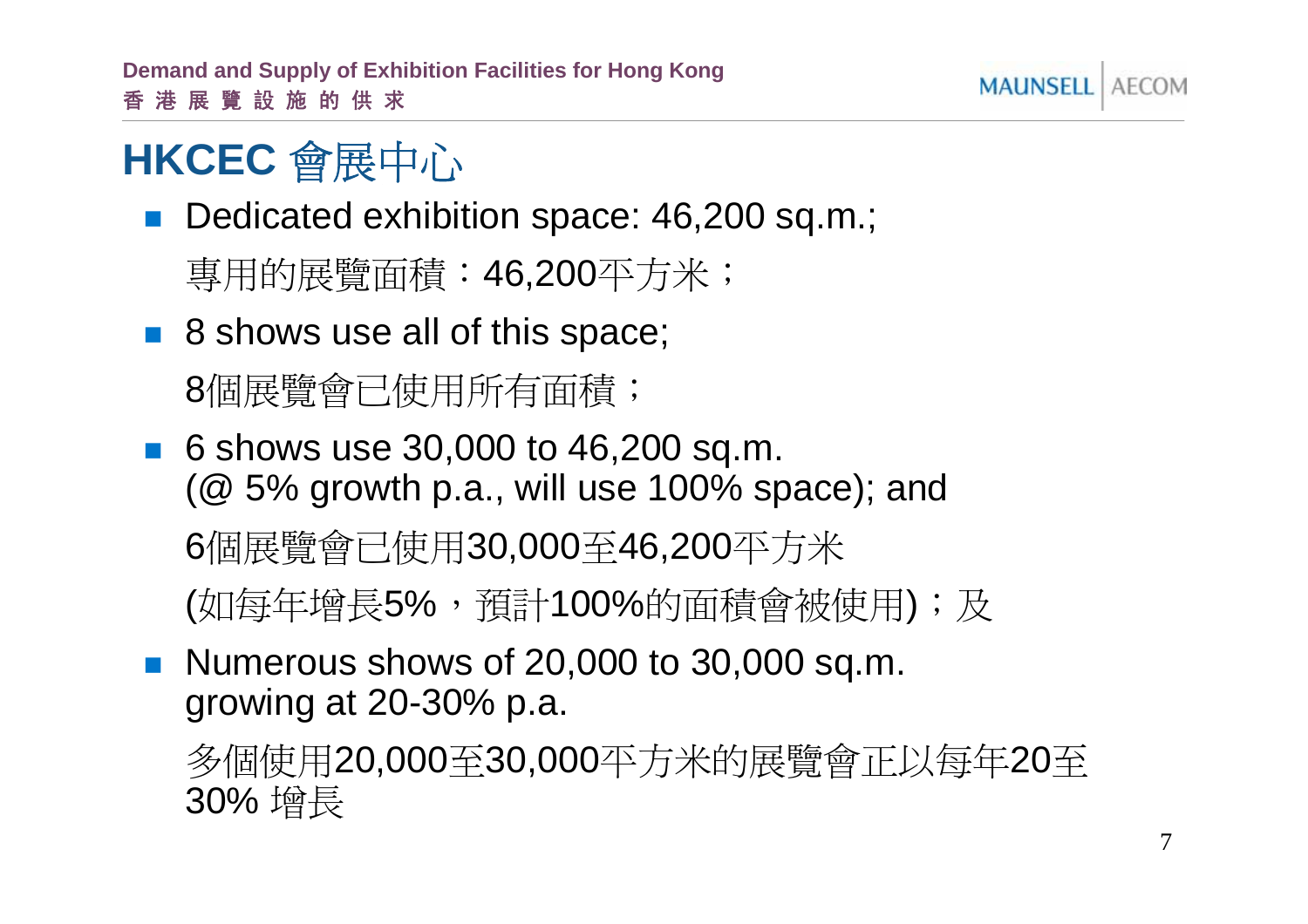

#### **Expansion Proposal 擴建建議**

- !:**xpansion Proposal 擴建建議**<br>■ Additional 19,400 sq.m.; 額外的19,400平方米;
- !■ Additional 19,400 sq.m.; 額外的19,400牛乃<br>■ Increase of 42%; and 增加42%;及
- Approximately 1,000 additional standard booth spaces.<br>另外約1,000個標準攤位的面積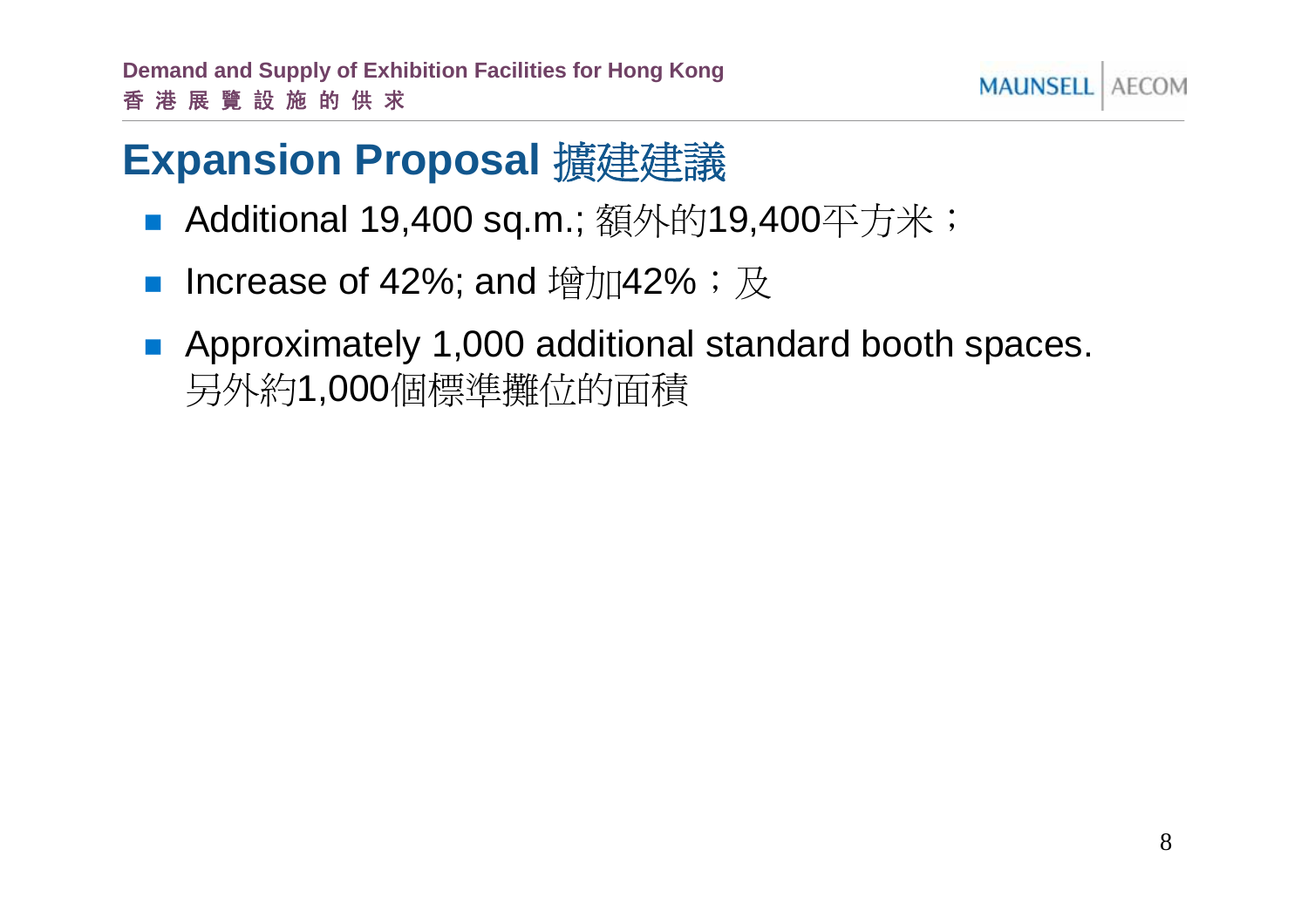### **AsiaWorld-Expo** 亞洲國際博覽館**(**博覽館**)**

!Opens 4<sup>th</sup> qtr 2005, Adjacent to HKIA;

在二零零五年第四季啟用,毗鄰香港國際機場;

! Exhibition capacity 66,000 sq.m. (May be expanded to 100,000 sq.m.). 展覽面積 66,000 平方米

```
(有可能擴展至 100,000 平方米) 。
```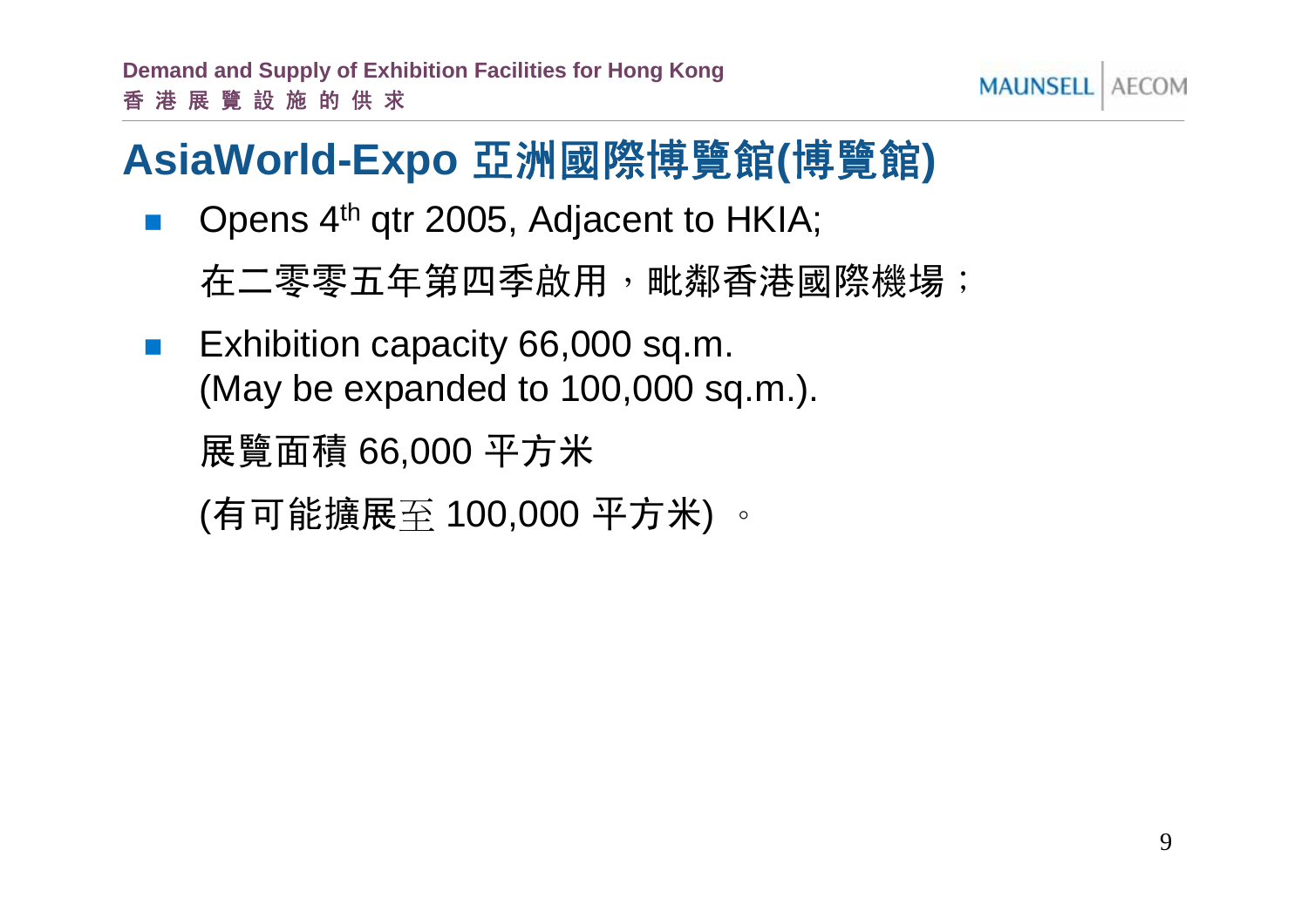

#### **AsiaWorld-Expo** 博覽館

- To cater for growth in the exhibition market, particularly exhibitions which cannot be or are not currently staged in Hong Kong; and 為應付展覽市場的<br>增長,尤其是目前不能或沒有在香港舉辦的展覽;及
- Expected to open with a good roster of events and to grow. 預期將會以一系列的展覽開幕及持續增長。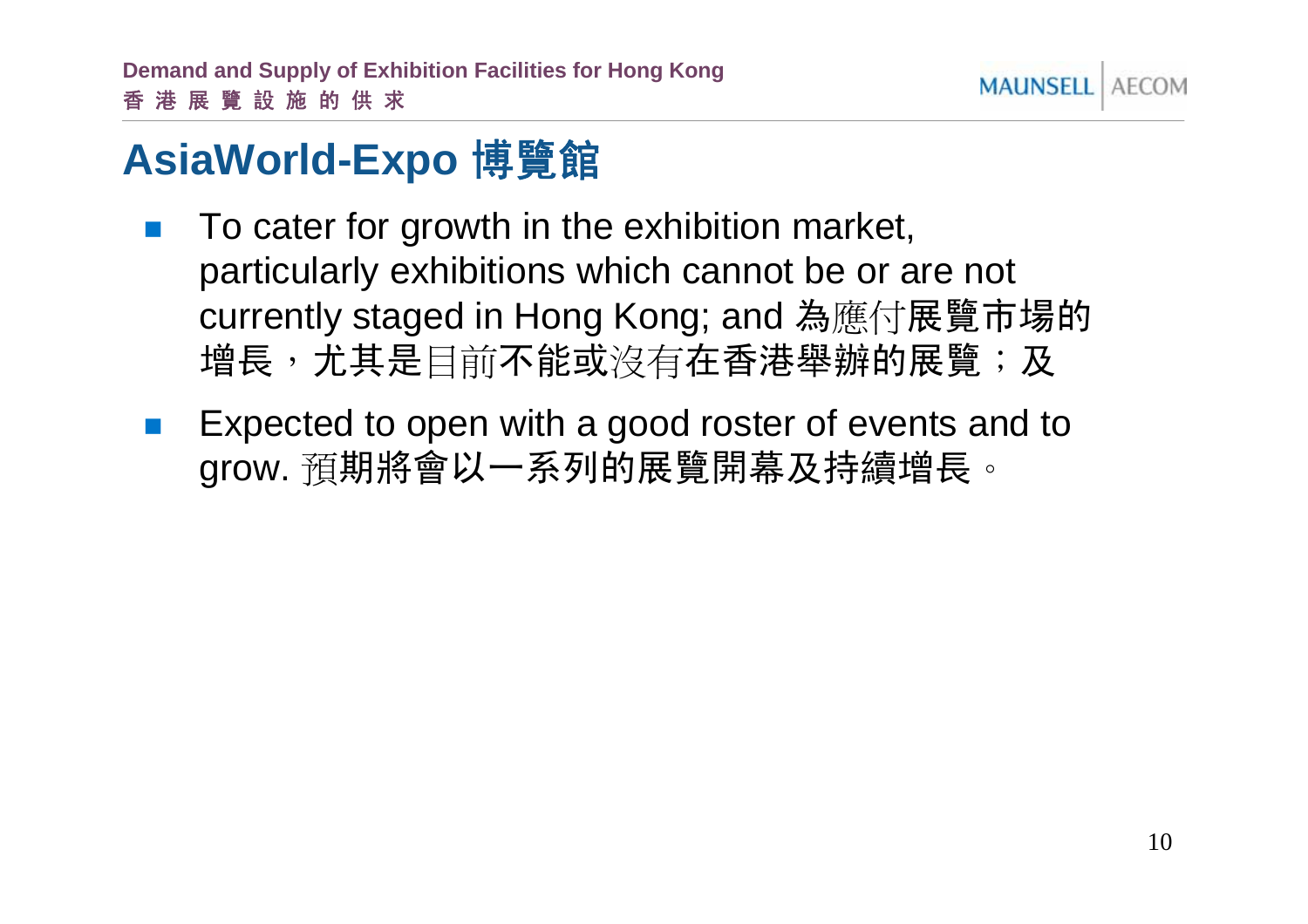**MAUNSELL AFCOM** 

### **AsiaWorld-Expo** 博覽館

!Not expected to transfer major events from HKCEC,

as existing users prefer the familiar CBD location;<br>因爲現有用家比較喜歡熟悉的商業中心區,所以不預期<br>從會展中心轉移大型展覽﹔

- ! Exhibition organisers will try new events; 展覽籌辦商願意嘗試新的展覽;
- ! Acceptance of location by BUYERS is paramount. 買家對地點的接納是首要的。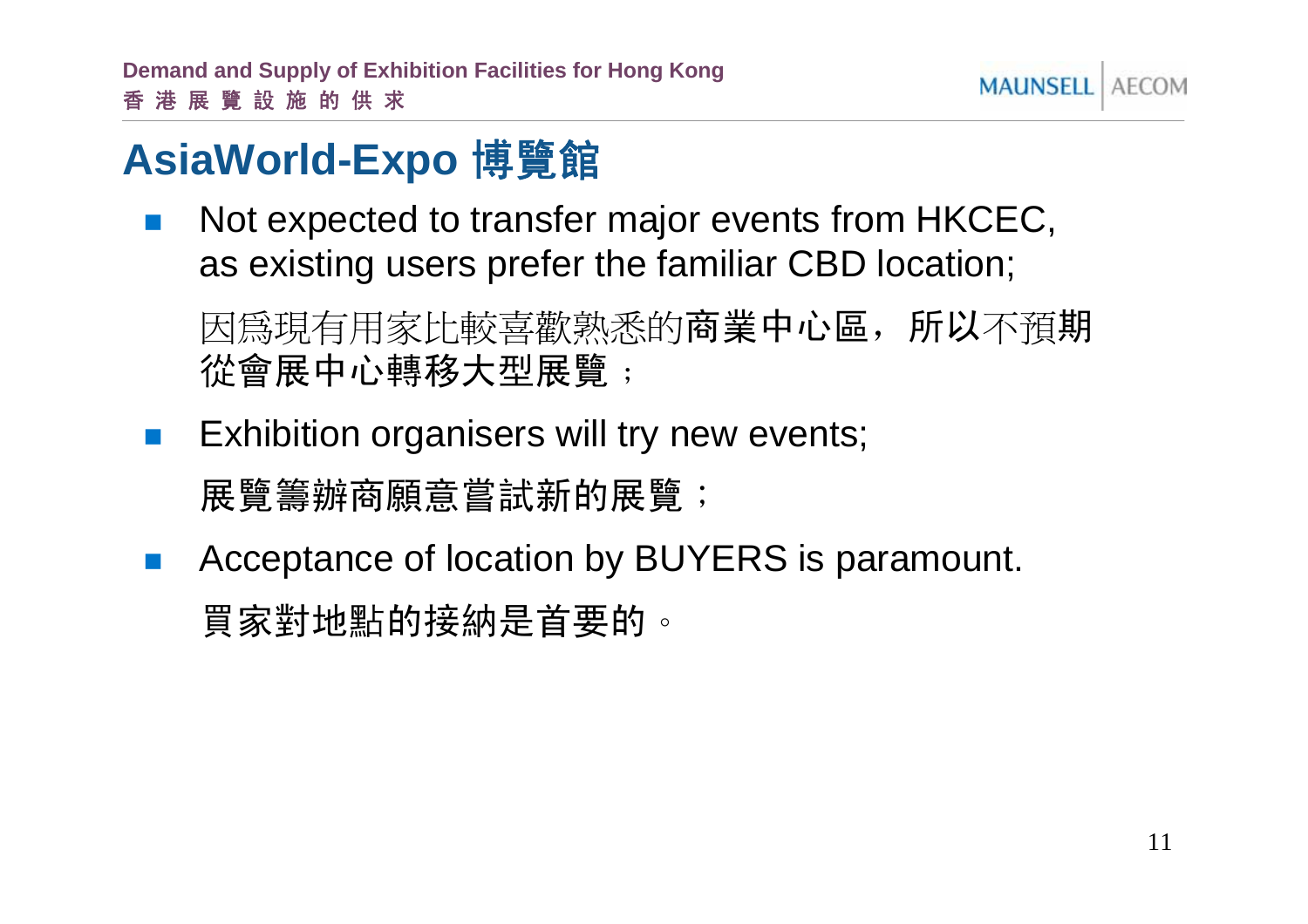

#### **Industry Trends** 業界趨向

! Exhibition industry parallels economic activity and growth;

展覽行業與經濟活動平行增長;

! Structural economic changes impact ongoing success; and

結構性經濟變更影響持續的成功;及

!Also other major influencing factors.

其它主要影響的因素。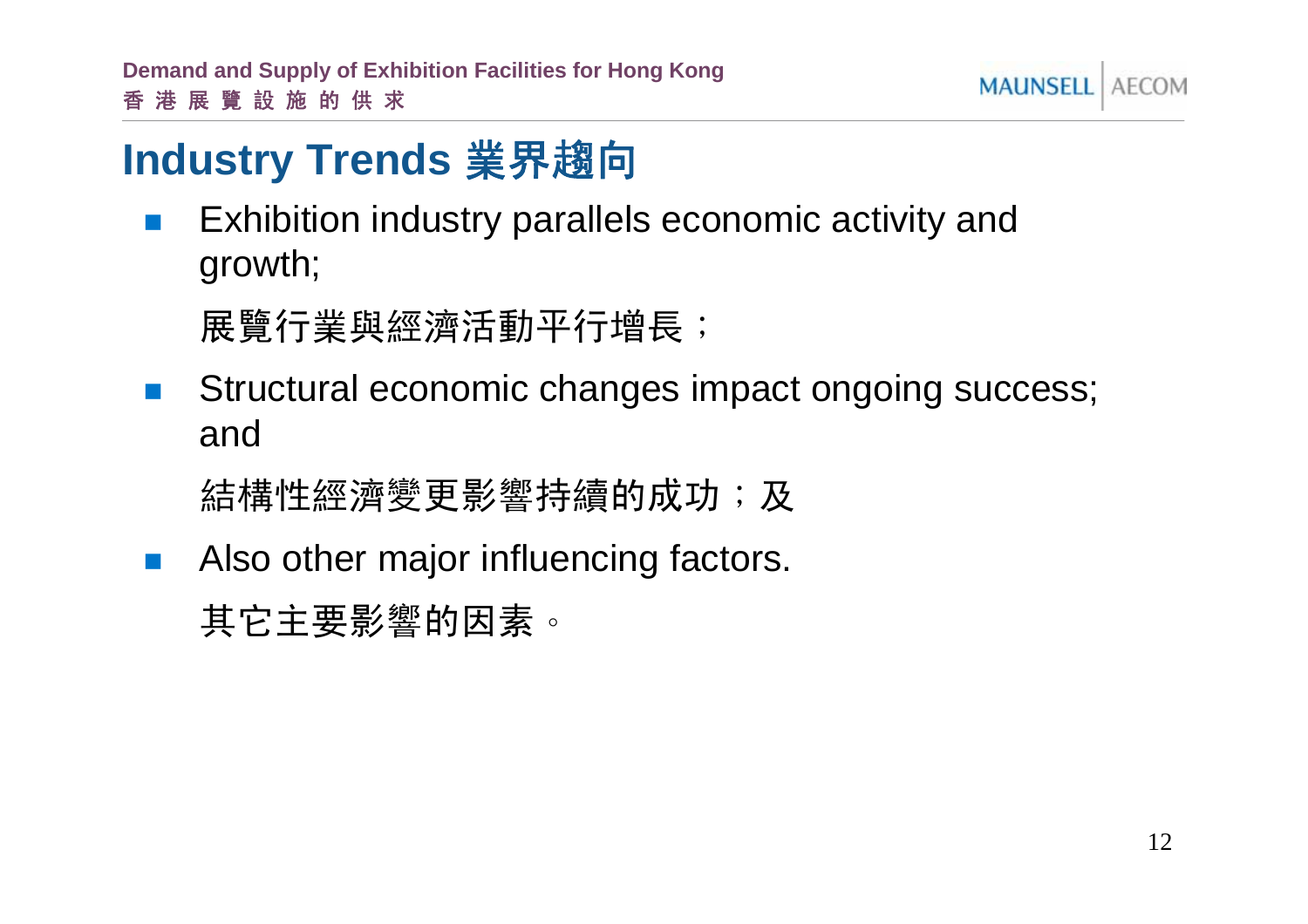#### **Europe and North America** 歐洲和北美洲

!Stable – growth in built space has slowed significantly;

穩定 - 建築面積的增長顯著減慢了;

!Churn in USA particularly to Las Vegas.

美國轉場 -尤其是在拉斯維加斯.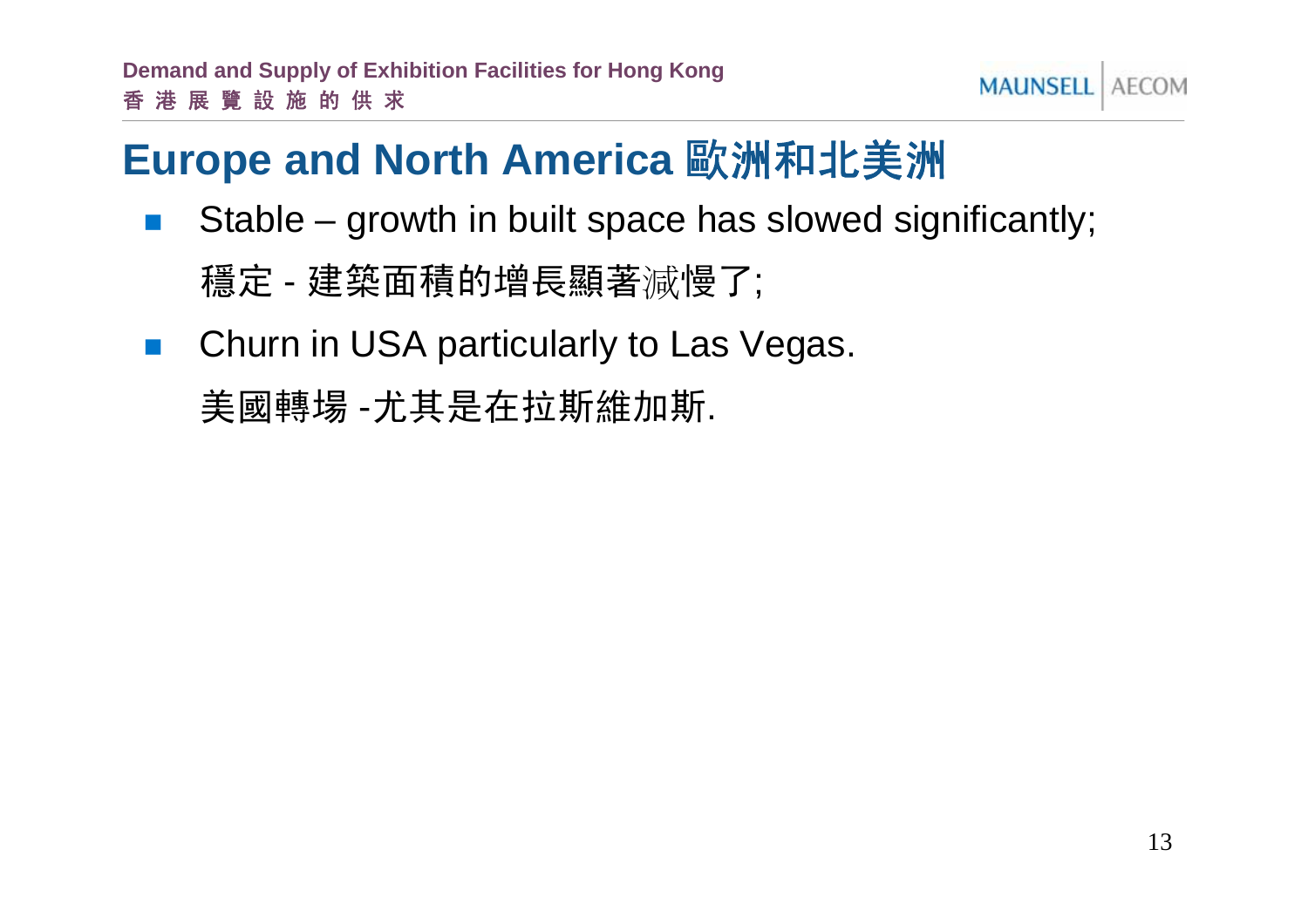#### **Asia** 亞洲

- !Loss of Let space and churn in Singapore and Taiwan; 在新加<br>坡和臺灣可出租面積減少;
- !■ Some growth in Bangkok, not sustained – local and regional; <sup>在</sup> 曼谷 - 有少量增長, 但不持久 - 地方性及區域性;
- !曼谷 - 有少量增長, 但不持久 - 地方性及區域性;<br>Malaysia stable with some growth expected – local and regional;<br>在馬來西亞 - 穩定預期有少量增長 - 地方性及區域性;
- **.**  Building activity in China – limited real growth and unsophisticated marketing for international buyers; 在中國內地 的建築活動 - 真正的增長有限及向國際性的買家進行營銷不夠全 面;
- **.** ■ Hong Kong strong and growing – major international events; Hong Kong strong and growing – major international eve<br>and 在香港 - 強及正在增長 - 大型國際性活動;及
- !and 在香港 - 強及正在增長 - 大型國際性活動;及<br>■ Macau SAR – weak but potential threat to Hong Kong. 澳門 - 微 and <sub>仕貸</sub>審 - <sub>旭</sub>以正仕増長 - 八聖國除性伯動,及<br>Macau SAR – weak but potential threat to Hong Kong. 澳門 - 微<br>弱但對香港有潛在的威脅。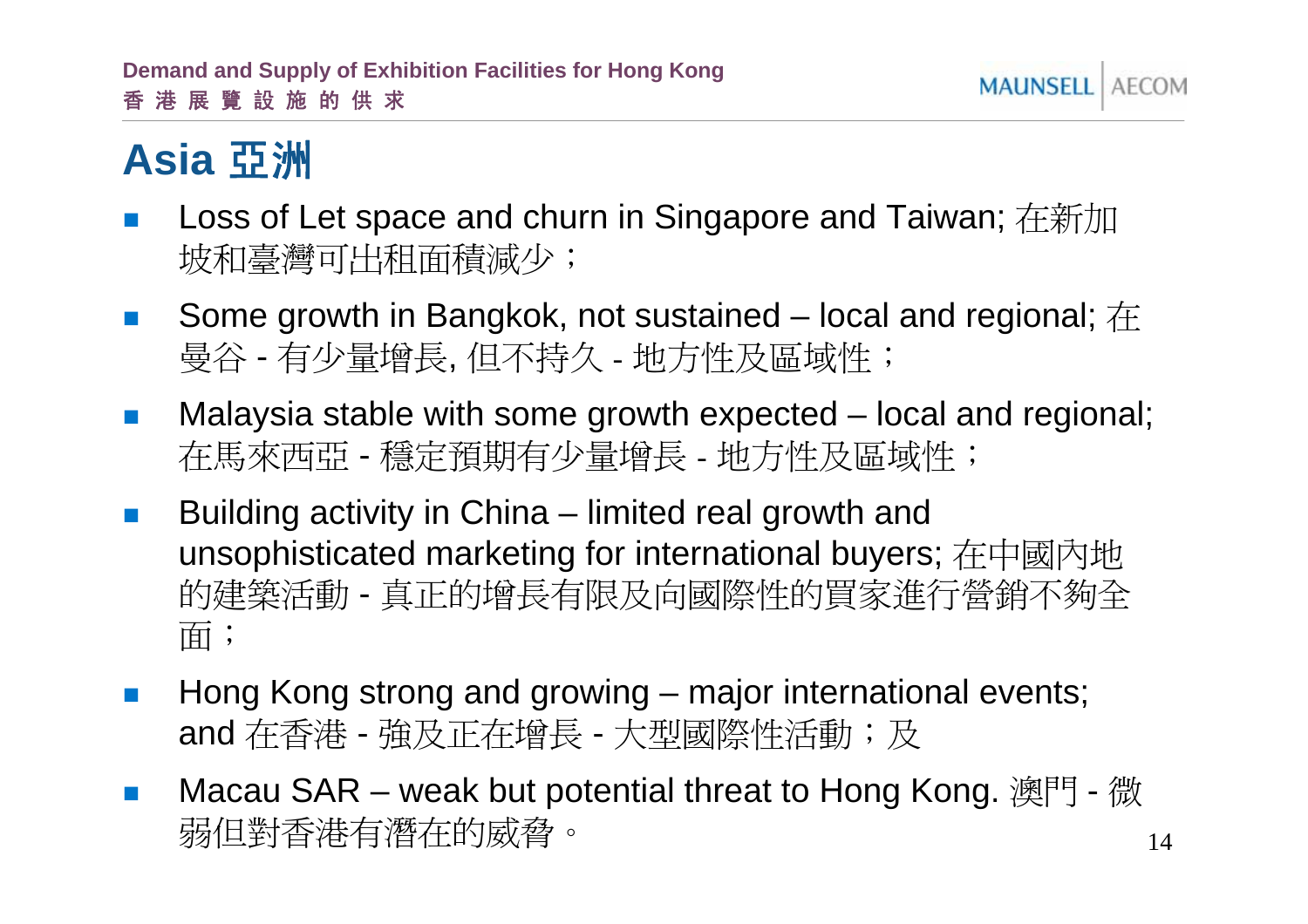#### **Demand Forecast** 需求增長預測

|                                                   | Year 1 | Year <sub>2</sub> | Year <sub>3</sub> | Year 4  | Year 5  |
|---------------------------------------------------|--------|-------------------|-------------------|---------|---------|
|                                                   | 第一年    | 第二年               | 第三年               | 第四年     | 第五年     |
| Exhibitions展覽                                     |        |                   |                   |         |         |
| Space Demand (sq.m.)<br>面積需求 (平方米)                | 32,000 | 51,500            | 87,000            | 120,000 | 146,000 |
| Exhibitions展覽                                     |        |                   |                   |         |         |
| <b>International Exhibitors</b><br>來自世界各地的參展商     | 380    | 590               | 980               | 1,350   | 1,670   |
| <b>International Visitors</b><br>來自世界各地的訪客        | 16,000 | 25,750            | 43,500            | 60,000  | 73,000  |
| Conventions會議                                     |        |                   |                   |         |         |
| <b>International Delegates</b><br>來自世界各地的會議代<br>表 | 650    | 975               | 1,300             | 1,300   | 1,560   |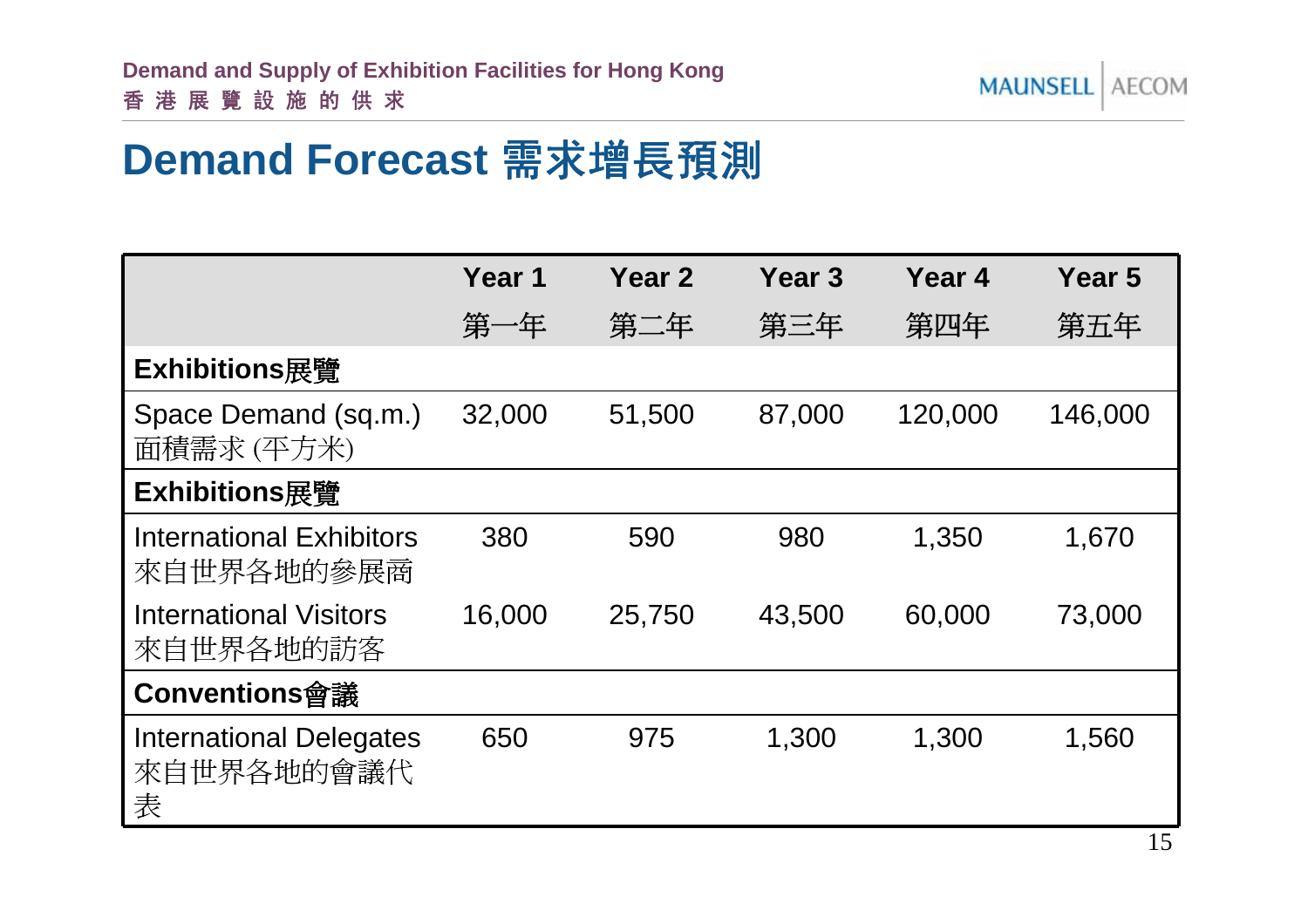

#### **Alternatives to Expansion** 擴建以外的選擇

!Rearrange HKCEC schedule?

重新編排會展中心的活動時間表?

- – Trade exhibition industry is seasonal not fluid ; and
	- 商貿展覽市場是季節性而不易變動的;及
- – Not realistic to move events around 把活動改期是不切實際的。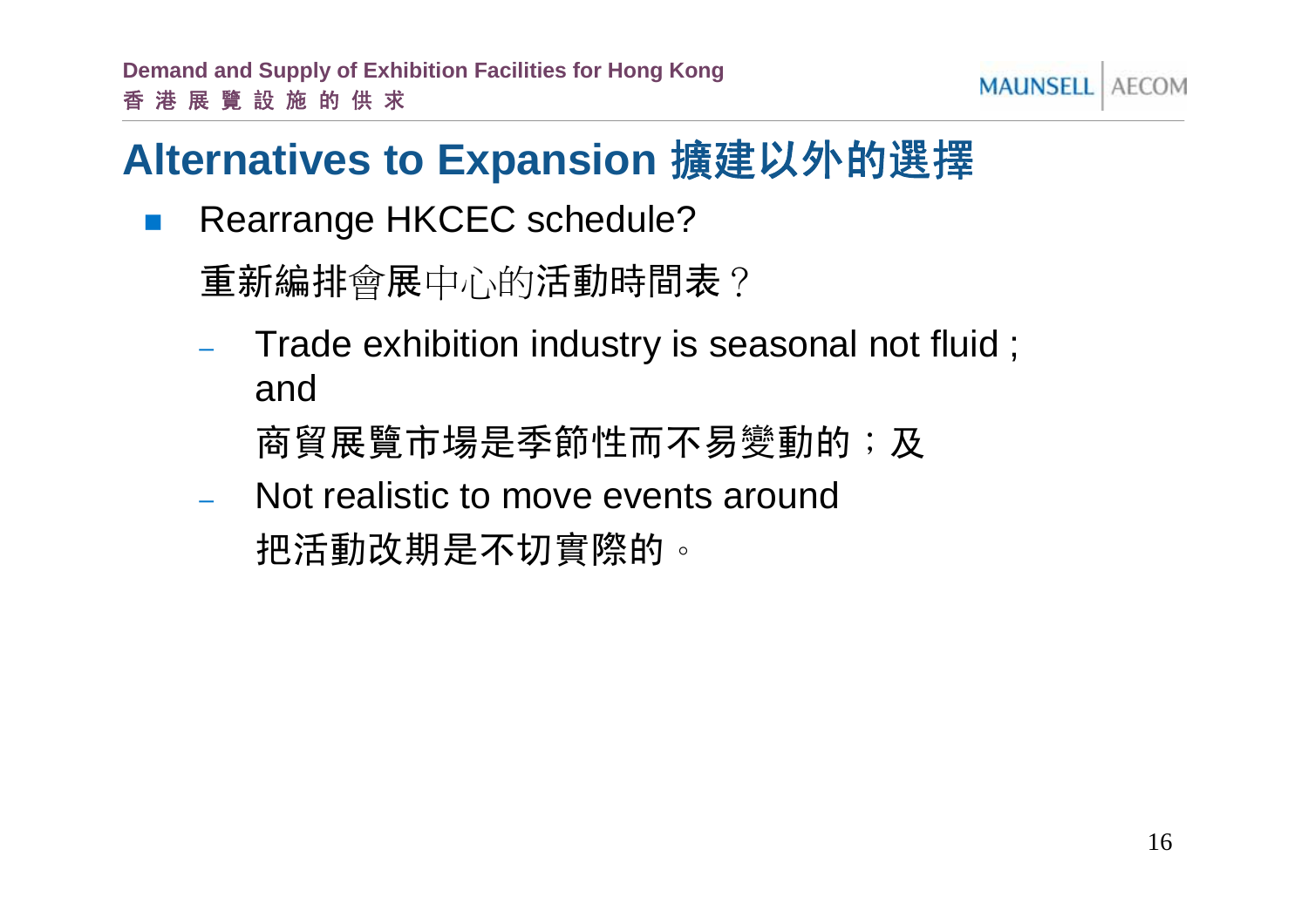

#### **Alternatives to Expansion**擴建以外的選擇

!Split large events to two venues?

把大型展覽在兩個場地分拆舉行?

- – Not supported by exhibition organisers; 不受展覽籌辦商支持;
- – Exhibitors not interested in the "secondary" location; and
	- 展覽籌辦商對 "第二"場館沒有興趣; 及
- – Not evident elsewhere in the world. 在世界其他地方並沒有類似的安排。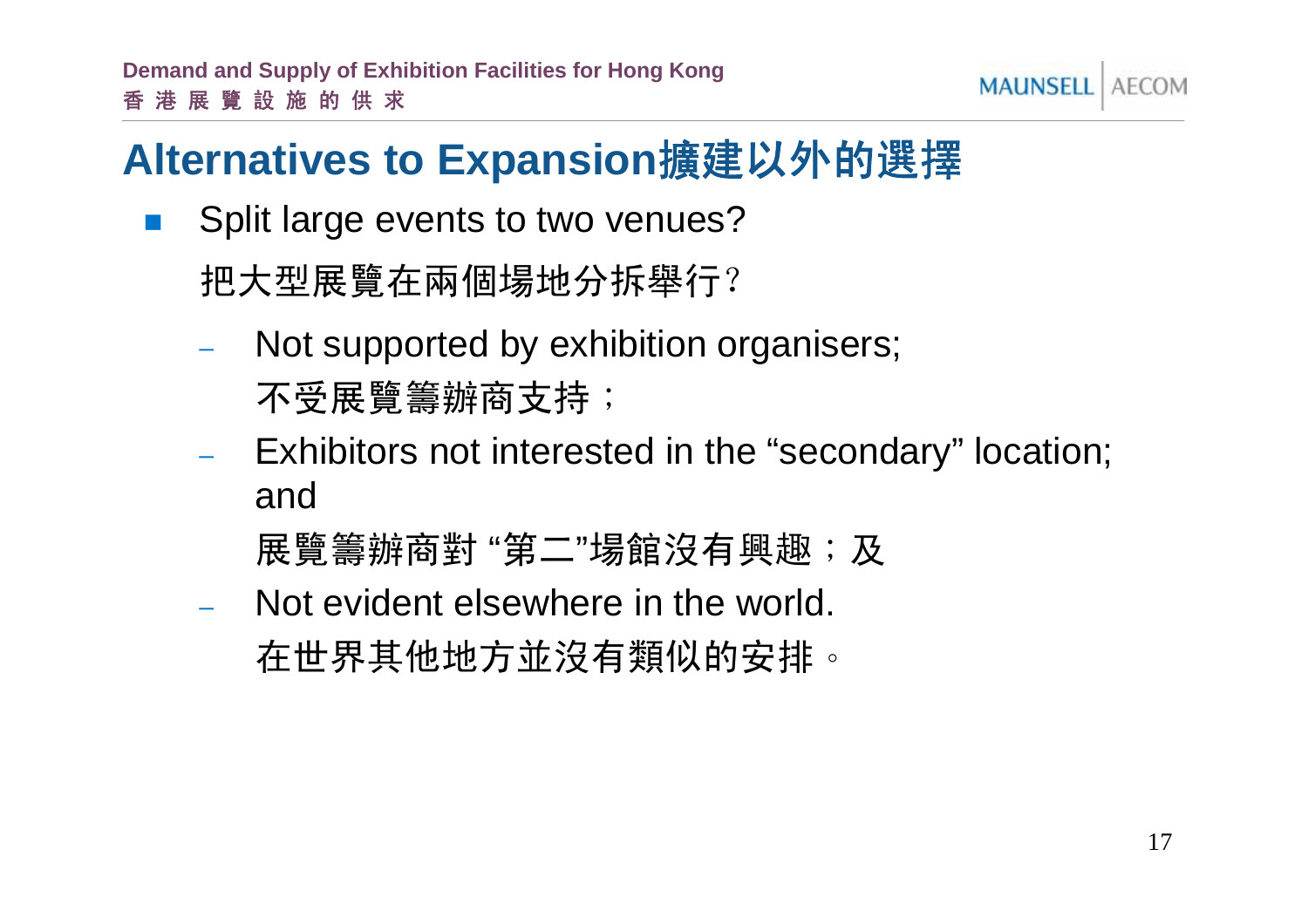#### **MAUNSELL AFCOM**

#### **Alternatives to Expansion**擴建以外的選擇

!Relocate large events?

把大型活動移離會展中心?

- Not supported by major event owners; 不受大型展覽籌辦商支持;
- Danger of relocation disrupting successful show; and

把大型活動移離會展中心對成功的展覽可構成損 害;及

 Opening opportunity for non-Hong Kong event competition.

開拓香港爭取海外展覽的競爭機會。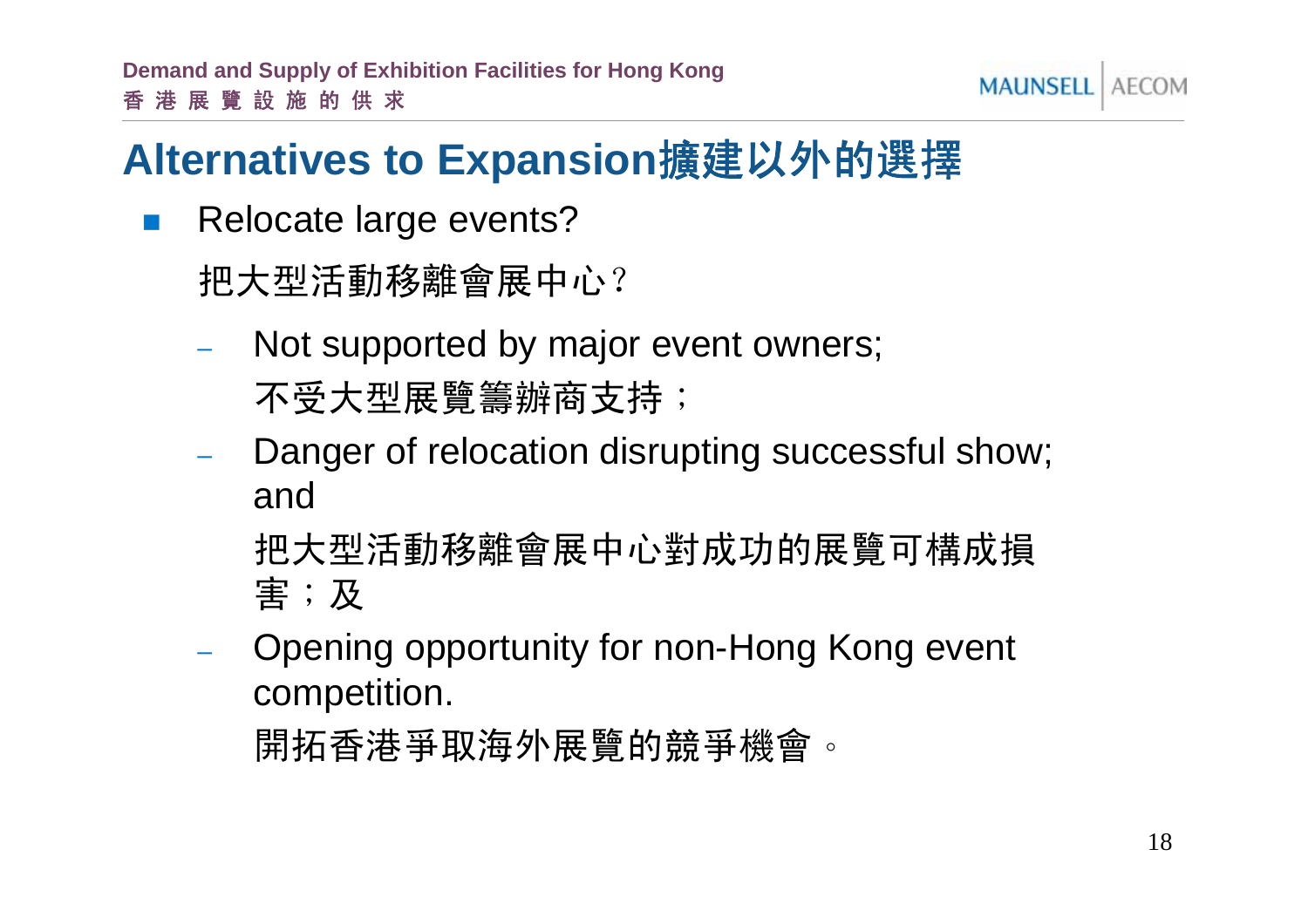

#### **Recommendation** 建議

- ! Support TDC Proposal to Expand HKCEC 支持貿發局擴建會展中心的建議
- ! To accommodate 以<sup>容</sup>納:
	- – Expansion of existing shows; 擴建現有的展覽;
	- – Capturing new exhibitions for which a down-town location is imperative; and 爭取更多有必要在商業中心區進行的新商貿展覽; 及
	- – Potential additional conventions through release of non-exhibition space.

通過非展覽空間的運用可增加額外的會議。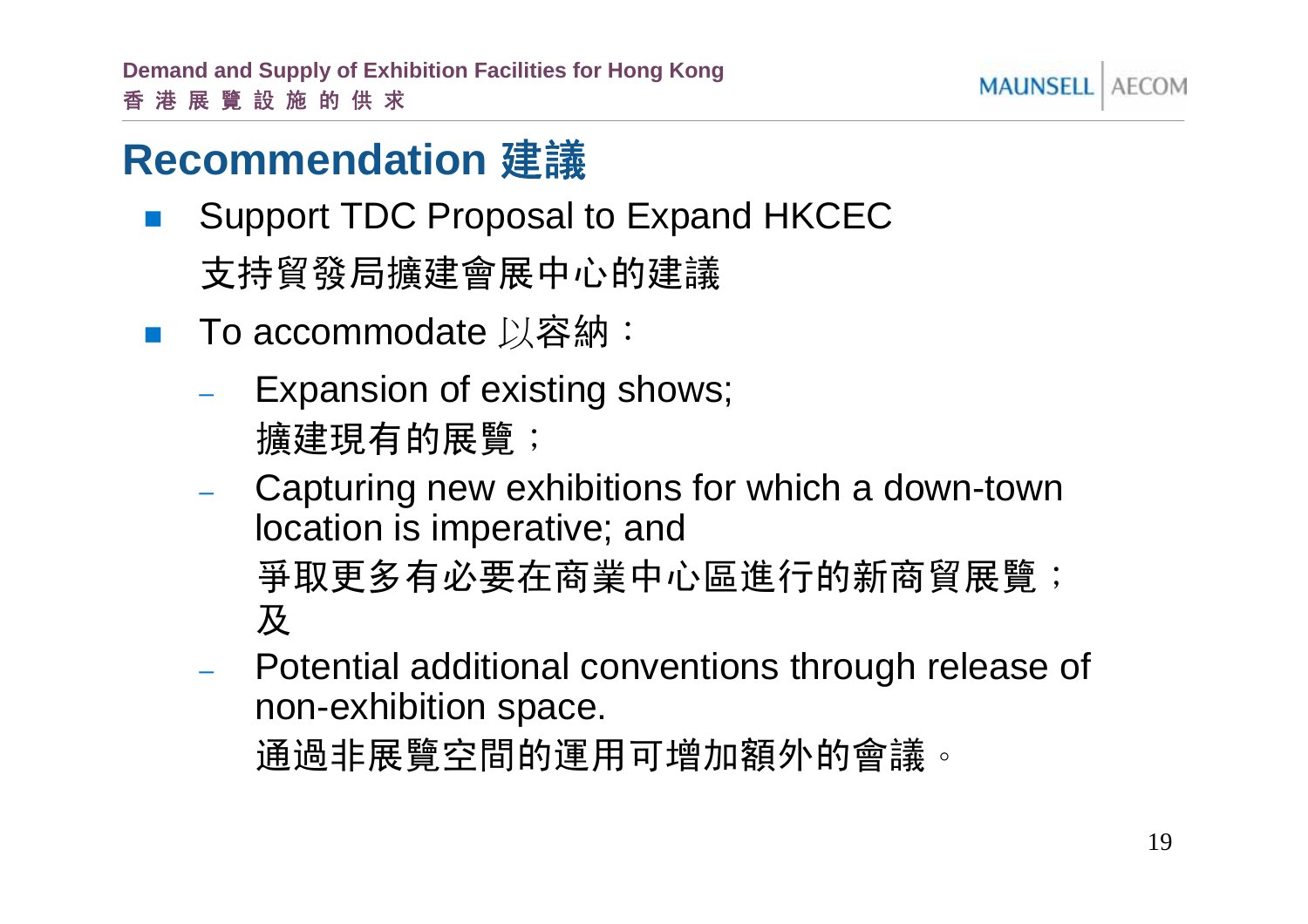#### **Economic Benefit** 經濟效益

|                                         | Year 1  | Year <sub>2</sub> | Year 3  | Year 4  | Year 5  |
|-----------------------------------------|---------|-------------------|---------|---------|---------|
|                                         | 第一年     | 第二年               | 第三年     | 第四年     | 第五年     |
| Exhibitions 展覽                          |         |                   |         |         |         |
| Economic Impact (\$ '000)<br>經濟影響       | 168,346 | 268,253           | 451,090 | 621,979 | 760,158 |
| Employment就業                            | 461     | 735               | 1,236   | 1,704   | 2,083   |
| <b>Conventions 會議</b>                   |         |                   |         |         |         |
| Economic Impact (\$ '000)<br>經濟影響       | 7,927   | 11,891            | 15,854  | 15,854  | 17,585  |
| Employment就業                            | 22      | 33                | 43      | 43      | 48      |
| Total Benefits整體效益                      |         |                   |         |         |         |
| <b>Economic Impact</b><br>(\$'000s)經濟影響 | 176,273 | 280,143           | 466,944 | 637,833 | 777,743 |
| Employment就業                            | 483     | 768               | 1,279   | 1,747   | 2,131   |

20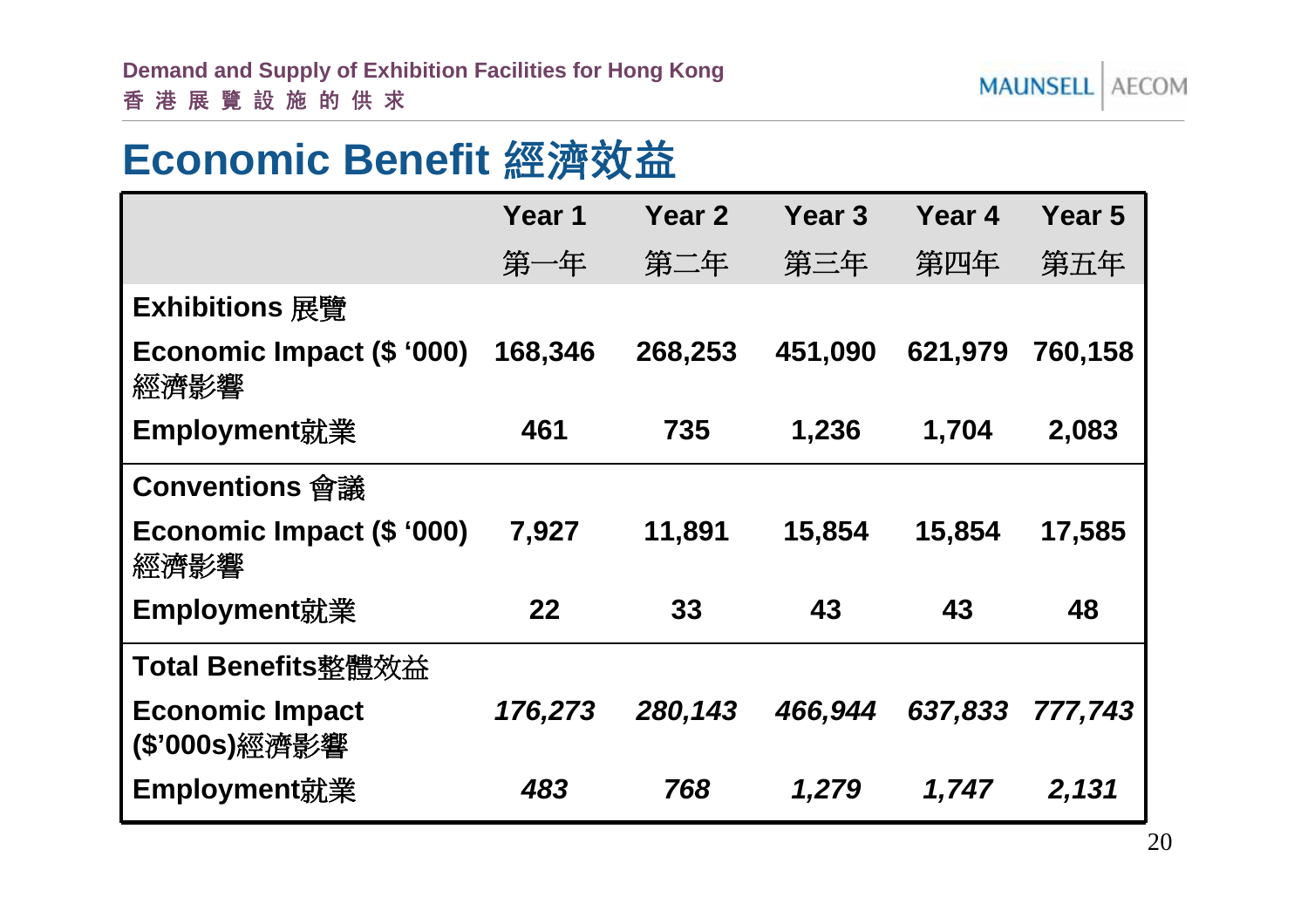

#### **Economic Benefit** 經濟效益

**.**  Additional Trade Exhibition activity also leads to additional flow-on activity for down-stream business in Hong Kong (e.g. travel, accommodation, freight handling, legals, etc. )

額外的貿易展覽活動可為香港帶動額外的商業活動 (如 旅遊、住宿、貨物處理、法律上的工作等)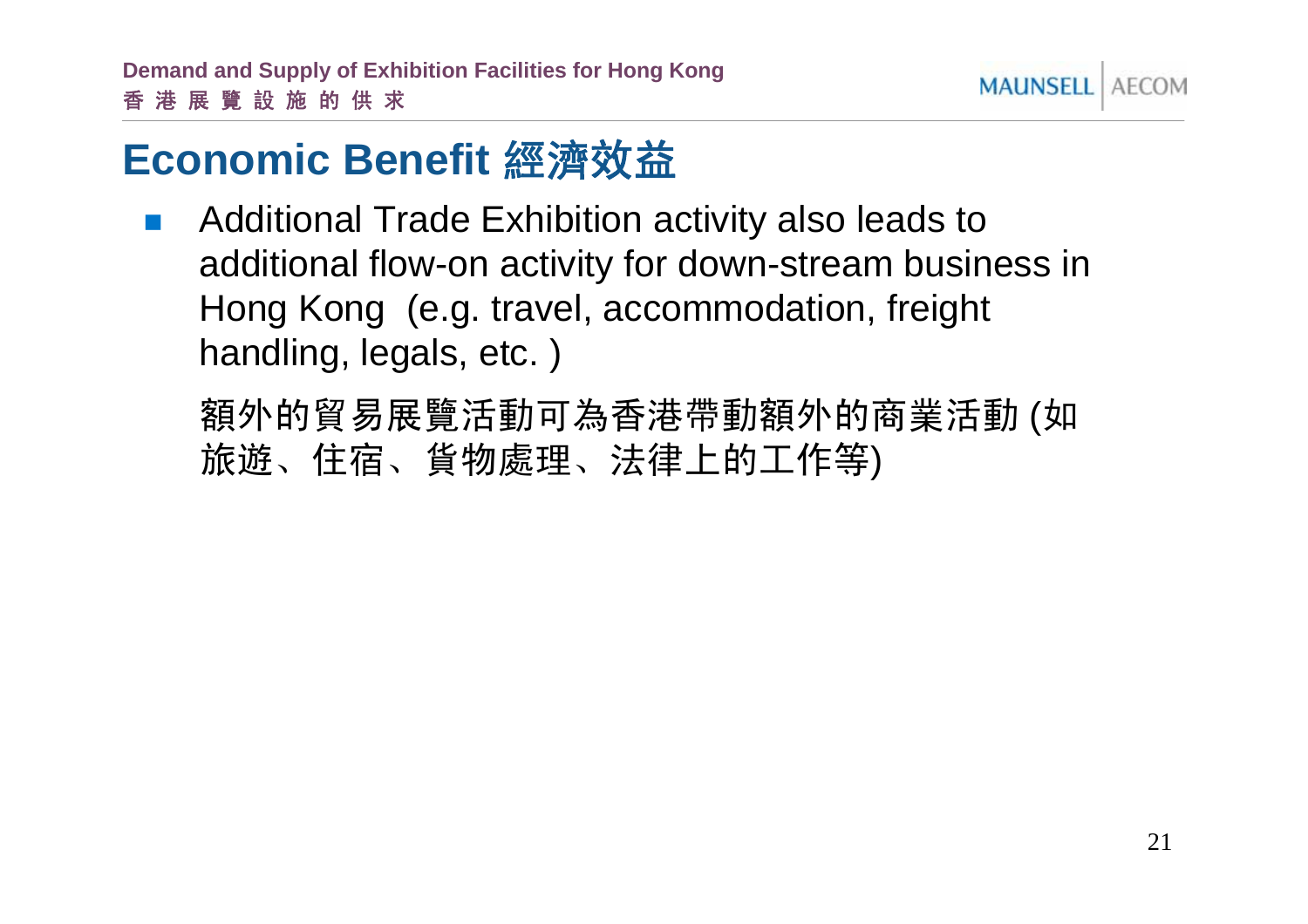**MAUNSELL** AFCOM

#### **Potential Downside** 潛在性的不利影響

**Example Economic Impact of losing one major trade exhibition** from Hong Kong estimated at \$407 million.

香港喪失一項大型的貿易展覽, 經濟影響估計約4億7百萬

**This alone supports the expansion proposal.** 

單是這一點便足以支持擴建的建議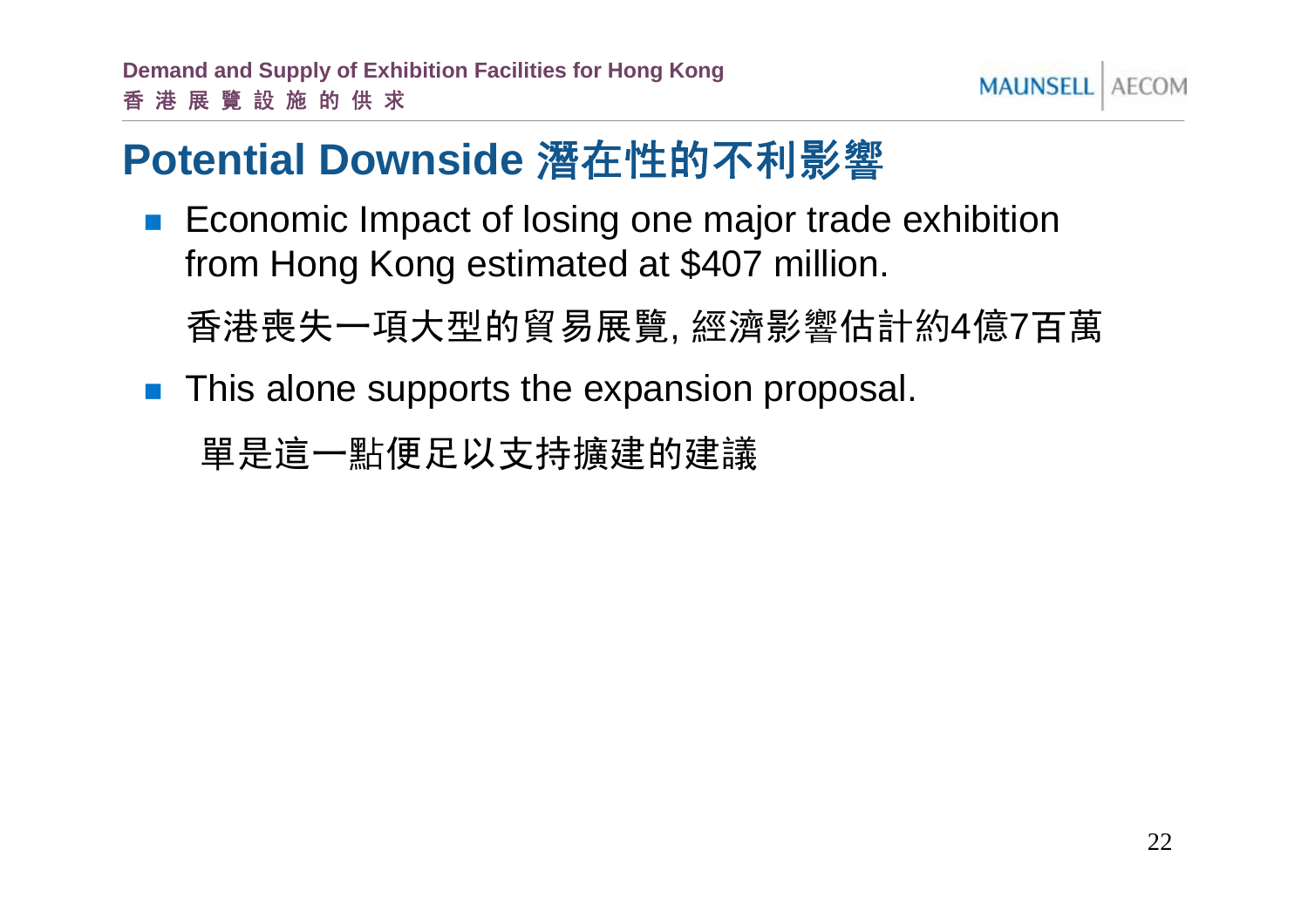**Demand and Supply of Exhibition Facilities for Hong Kong** 香港展覽設施的供求

#### **KEEP HONG KONG STRONG!** 鞏固香港強勢 **!**

## ! **Expand HKCEC** 擴建會展中心 **. Support AW-E** 支持博覽館

**MAUNSELL** AECOM